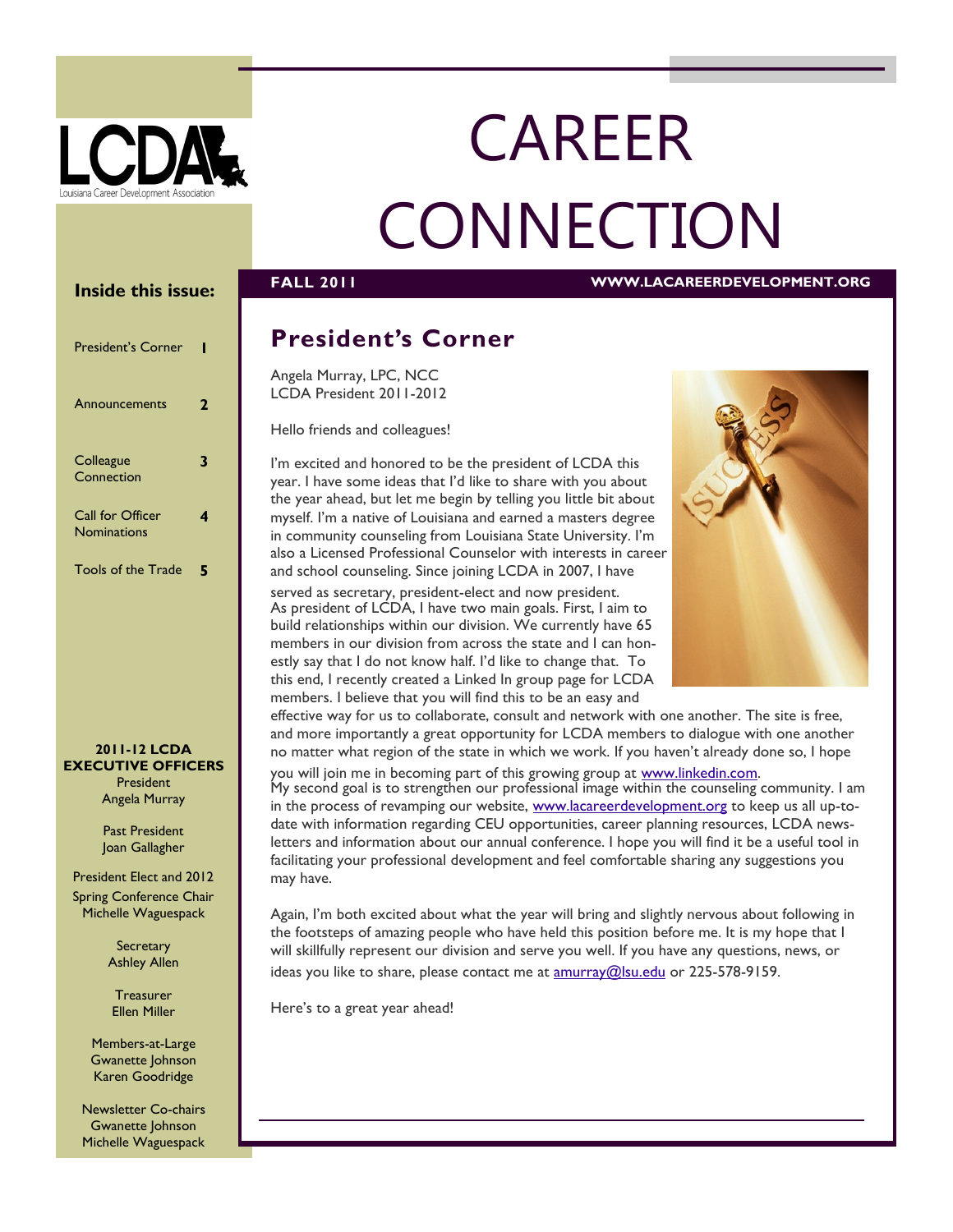#### **Page 2 CAREER CONNECTION**



#### **2011 LCA Conference**

The LCA Conference in Baton Rouge is just around the corner. If you have not registered, you can do so online at

http://ww.lacounseling.org/. When you register, be sure to **check the box indicating that your primary division is LCDA.** By doing so, a portion of your registration fee will be given to LCDA to help fund our cost throughout the year.

*2011 LCA Conference Baton Rouge Hilton Capital Center September 18-20*

#### **2012 LCDA Spring Conference Preview**

The 2012 LCDA Spring Conference will be held in Baton Rouge, LA at Mockler Beverage on Friday, March 9. The theme is "Career Development: Exploring, Enriching, and Empowering." Please consider sharing your expertise and submitting a proposal to present. If you have any suggestions on topics or presenters, please email Michelle Waguespack at michelle@careerplanningserv ices2.com.

Save the date!!

### **Announcements**

**2012 NCDA Conference**

#### **LCDA Board Honored to Present at NCDA Conference**

Five members of the 2010- 2011 LCDA Executive Board were invited to present a halfday intensive Professional Development Institute workshop at the National Career Development Association Conference in San Antonio in June. We selected the topic "Tools of the Trade: New, Tried and True, and Just for You," grouped according to Donald Super's career developmental stages and began our research 6 months in advance. Imagine our surprise when we discovered, just 3 weeks before the conference, that our registrants were truly an international audience with 2 attendees from Australia, 2 from Japan, 2 from Alaska and the rest from across the remaining states, and among them mostly seasoned professionals including many directors of career services! We were delighted that our research, coordination of our sections of the presentation, and "dressed rehearsals" paid off, as we received exceptional evaluations and countless positive comments as we bumped into our participants throughout the rest of the conference.

Of course, since we wanted our audience to enjoy a little flavor of Louisiana, our door prizes included not only relevant career resources, but also a *River Road Cookbook* and several other Mardi Gras themed giveaways to help our participants take a little Louisiana culture home with them.

What we took away from this experience was the fun of meeting and exchanging ideas with new acquaintances in our field, but also an amazing sense of satisfaction based on sharing our research and expertise with so many from across the globe. We encourage you, our LCDA members, to take the opportunity to contribute to our profession from your area of expertise. Through LCA, LCDA, ACA and NCDA conference presentations, LCDA newsletter articles, or contributing your ideas to the LCDA leadership to enhance our organization, you will be adding to our body of knowledge and helping your colleagues grow as professionals in the exciting field of career development.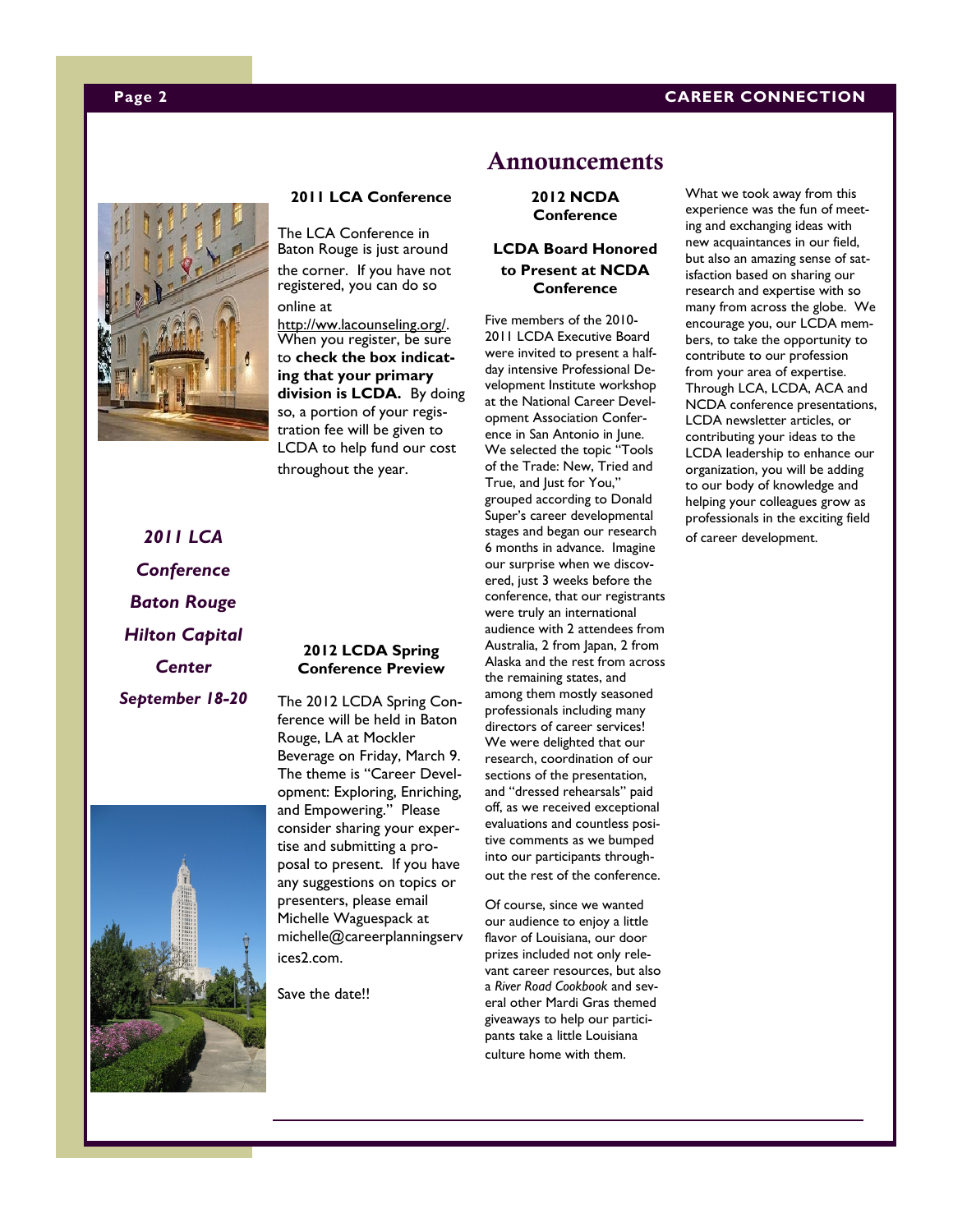#### **FALL 2011 Page 3**

## **Colleague Connection**

#### **Thinking About Starting a Private Practice?**

There are many reasons that people consider starting a private practice. Perhaps it's their desire to take their professional life to another level, or maybe they've worked in an agency for a number of years and are tired of the organizational stressors. Or possibly they would just like the chance to be their own boss, work their own hours, and build a business that they're in control of. Whatever the motivation, if you're like most, you're probably unsure about how to get started. Here are 10 steps to help you turn your dream of owning a private practice into a reality.

1. Assess yourself for entrepreneurial readiness. Are you self-motivated and able to work independently? Do you have the discipline and time to devote to marketing your private practice? Can you allow at least two years for the business to establish itself? Do you have a vision for your private practice that is larger than something you would do to just pay the bills?

2. Research your market. Determine what clients are looking for and why they would choose your services. What is your niche? What is your brand?

3. Create a plan for your practice. Include in your plan the date you plan to open, the amount of income you hope to generate and your estimated total expenses for the first year. Typical expenses include office space rental, phone line, insurance, business cards, advertising, website development, etc.)

4. Get malpractice insurance coverage. Additionally, you may need premises liability insurance for your office space.

5. Rent an office. Sometimes it's hard to decide if you should get an office first, or wait until you build-up your client base; however most agree that it's best to have an office ready and waiting for when you get your first clients. To save on expenses, consider subletting from someone or sharing a single office with another counselor. Find an office space as soon as possible because that's the address you'll need for your bank account, business cards, website, etc.

6. Open a business bank account. A business bank account makes record-keeping easier.

7. Establish a business email account.

8. Determine your fees. Research the "going rate" for your area. You don't want to undersell your services, nor do you want to price yourself out of the market. Also, consider the methods of payment you will accept. Most people today pay with bank cards (debit or credit) so you'll need a method of accepting bank cards. Economical methods include establishing a Pay-Pal account or getting a credit card slider that can be used with your cellphone.

9. Create a website. This may seem like a large initial expense, but it's essential because it's how most people today search for services.

10. Market, market, market, and market some more! Consider writing a blog or column, conduct free workshops or

seminars, offer to speak at professional association functions, offer free downloads from your website, network with colleagues to let them know about your services, advertise in the yellow pages, write an article for a local newspaper, join networking groups and become a member of your local chamber of commerce. Lastly, but certainly not least, use social media-- create Facebook and LinkedIn profiles for your business, and update them regularly. (As a special note to introverts, while the marketing process can seem daunting, give yourself permission to market from your comfort zone and in a way that fits your style. A particularly helpful book is "Self Promotion for Introverts" by Nancy Ancowitz.) The bottom line is that to build and sustain a thriving private practice you'll need to consistently promote your services in a variety of ways.

Submitted by:

Ellen Miller, M.Ed., LPC, NCC, **MCC**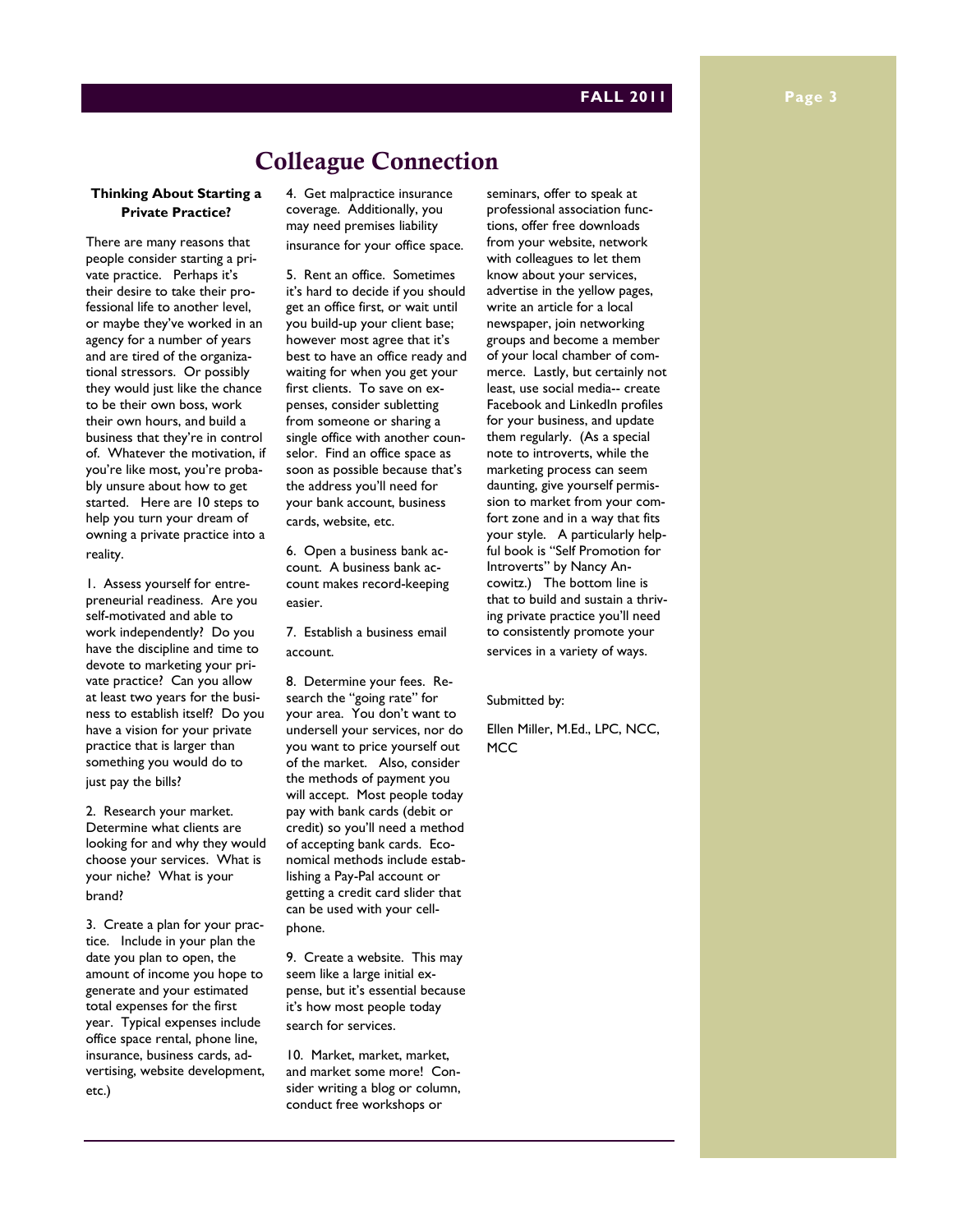# **Call for Officer Nominations**

At this time, we are accepting nominations for the positions below for the 2012-2013 Executive Board, which will begin July 1, 2012. All officers must be members of LCDA. Please consider nominating yourself or an interested colleague. If you would like to make a nomination, please contact me at [jgallag@lsu.edu,](mailto:jgallag@lsu.edu) providing the name, office desired, and resume of the nominee. All qualified nominees will appear on the LCDA election ballot in September. **Nomination deadline: September 15, 2011.**

> **President-Elect.** The President-Elect shall (1) succeed to the Office of President at the end of the term of the incumbent President, (2) appoint standing committee chairpersons at the beginning of the term, (3) serve as President in the absence of the President, (4) attend committee meetings at his/her discretion, (5) serve as Professional Development and Program chairperson, and (6) serve as a member of the Executive Council. **Term of Office:** One year, followed by one year as President, and another as Past-President

> **Secretary.** The Secretary shall (1) keep all records of the Association, (2) record and disperse the minutes of all LCDA business meetings of the Association and the Executive Council, (3) handle all correspondence of the Association, (4) maintain up-t-date membership records, (5) serve as membership chairperson in recruiting new members, and (6) serve as a member of the Executive Council. **Term of Office:** 2 years

> **Treasurer.** The Treasurer shall (1) receive all monies belonging to the Association, (2) keep an account of all receipts and expenditures, (3) disburse Association funds subject to approval of the President, (4) compile a mid-year and annual financial report prior to publication of the newsletter, (5) Prepare and provide an annual budget to LCA, and (6) serve as a member of the Executive Council. **Term of Office:** Two years

**Members-at-Large.** The two Members-at-Large shall (1) serve as members of the Professional Development and Program committee, (2) serve as members of the Executive Council, and (3) perform other duties as needed by the Council.

In addition, we are seeking a **Newsletter Editor**. Our electronic newsletter is published twice annually and is distributed to all LCDA members and posted to the LCDA web site, as well. If you have an interest in writing, an eye for detail, and a moderate level of creativity and computer skills, please consider volunteering your talents while you enhance your resume! If interested, please contact Angela Murray, [amurray@lsu.edu.](mailto:amurray@lsu.edu)



www.lacareerdevelopment.org